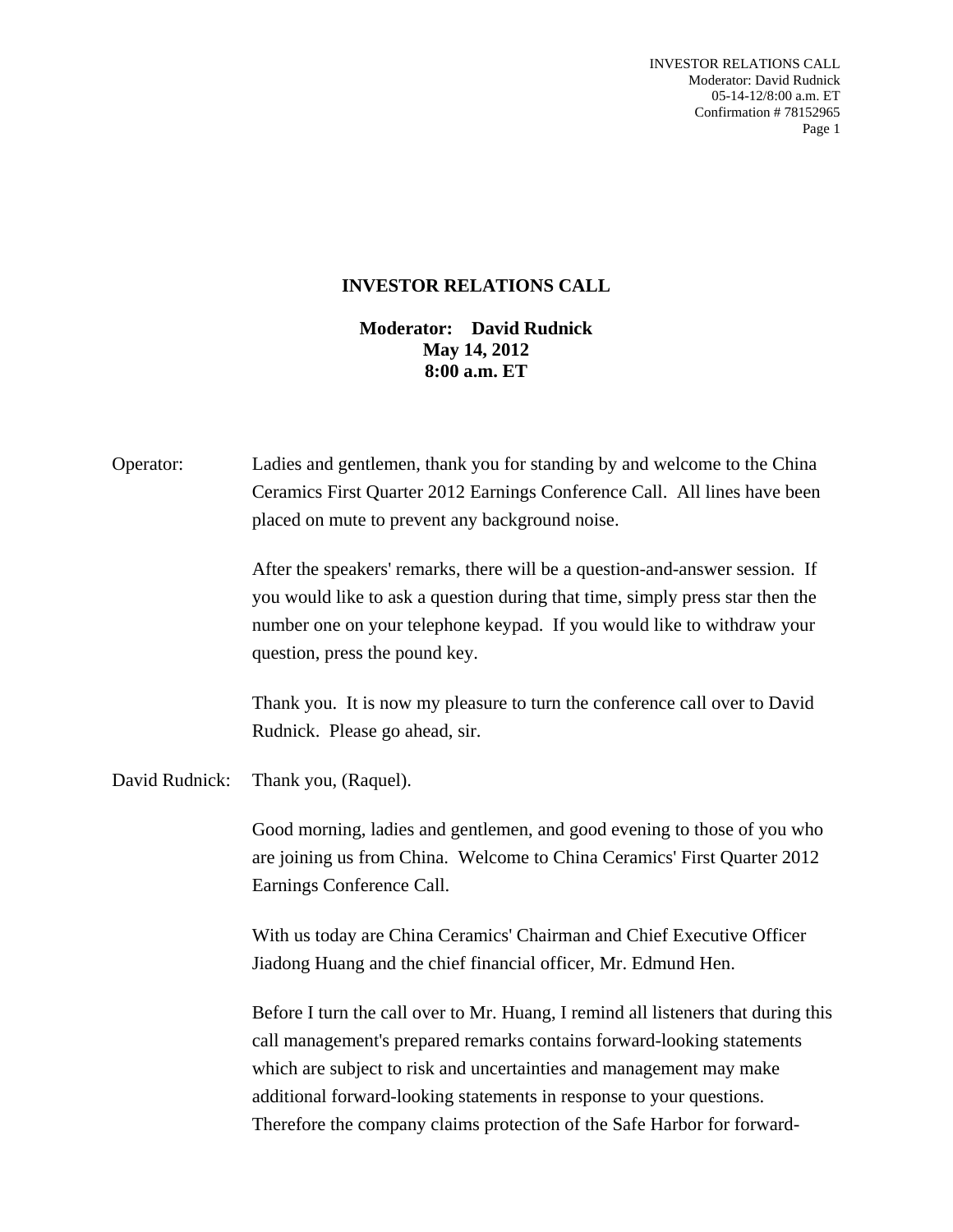looking statements that's contained in the Private Securities Litigation Reform Act of 1995.

 Actual results may differ from those discussed today and we refer you to a more detailed discussion of the risk and uncertainties with company's filings with the Securities and Exchange Commission.

 In addition, any projections as the company's future performance represents management's estimates as of today, May 14, 2012. China Ceramics assumes no obligation to update these projections in the future as market conditions changed.

 To supplement its financial results presented in accordance with IFRS, management may make reference to certain non-GAAP financial measures which the company believes provide meaningful additional information to understand the company's performance. The statement reconciling any non-GAAP measures to nearest GAAP equivalents can be found on the earnings press release earlier today.

 And now, it's my pleasure to turn the call over to China Ceramics Chairman and CEO, Mr. Jiadong Huang; and China Ceramics CFO, Mr. Edmund Hen who will be translating for Mr. Huang. Mr. Huang, you may proceed.

- Jiadong Huang: (Foreign Language Spoken)
- Edmund Hen: Thank you, David.

 On behalf of the company, I would like to welcome everyone joining our first quarter 2012 earnings conference call.

 In the first quarter of 2012, we are pleased to report record strong financial results, achieving 21 percent revenue growth, year-over-year and 33 percent income growth. Our robust revenue growth was driven by the increased sales volume of ceramic tiles due to our expanded production capacity, as well as an increase in average selling prices of our products, which increased 18 percent as compared to the first quarter of 2011.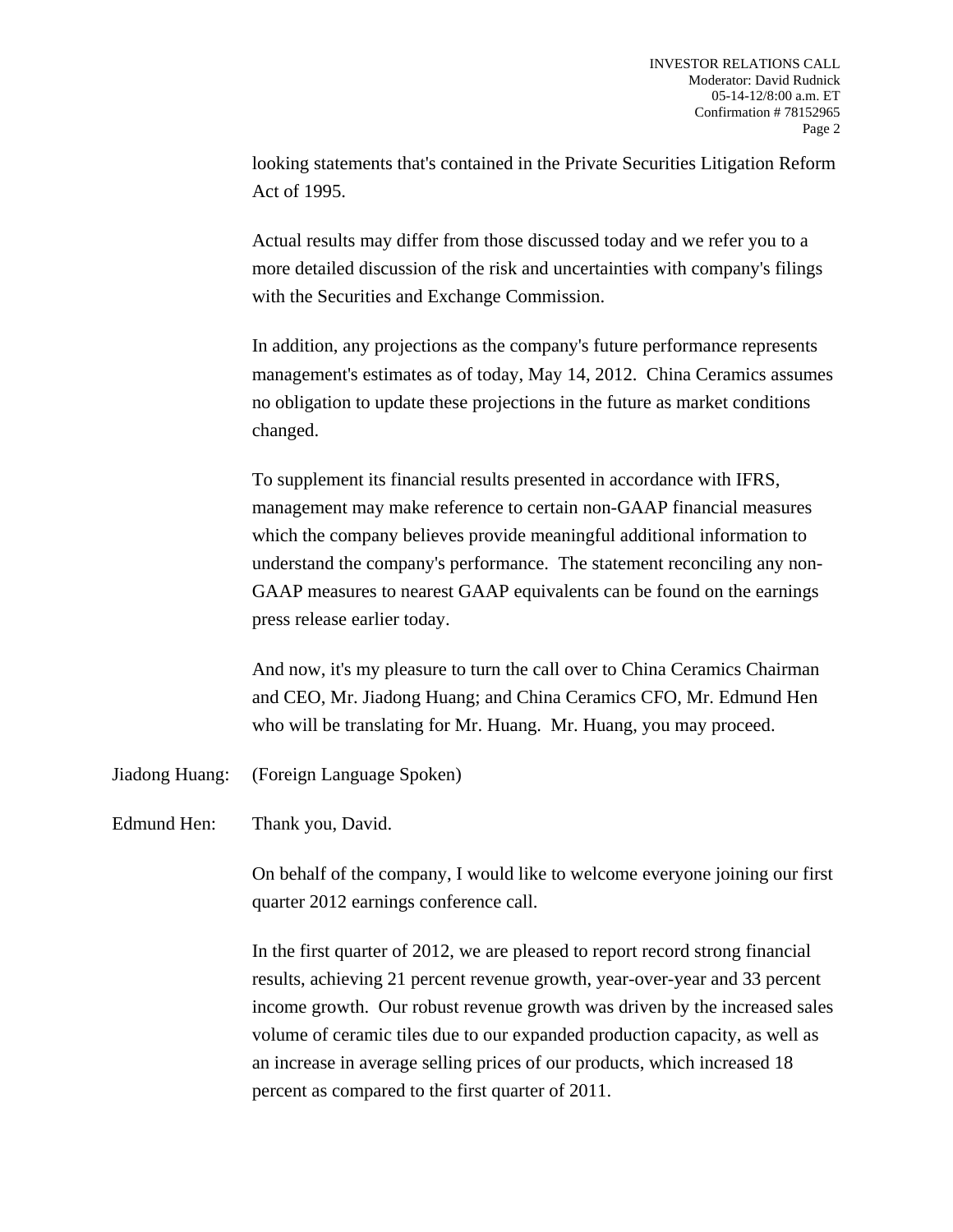This goes to illustrate that our excellent reputation and highly recognizable brand name continues to instill competence in our customers, which leads to continuous strong demand for our products.

Jiadong Huang: (Foreign Language Spoken)

Edmund Hen: We successfully executed on our capacity expansion plan in our two facilities in 2011 so that our annual production capacity of ceramic tiles now stands at 56 million square meters, nearly 50 percent from our capacity level at the beginning of 2011.

> Our utilization of our current capacity is currently about 96 percent, which signifies continued healthy customer demand for our products. However, as we are being very thoughtful as to the business climate and macroeconomic outlook in China, we will look to further expand our plan's capacity depending on the business outlook and as determined by customer demand.

 However, we believe that our gross margins are sustainable and our profits, which shows healthy year-to-year comparison as our customers continue to transition from the lower-margin ceramic tiles to better performing highermargin products.

Jiadong Huang: (Foreign Language Spoken)

Edmund Hen: (Inaudible) in the first quarter, our capital expenditure were nil. And for the year we have estimated them to be (approximately) US \$\$38 million, which we will likely be able to raise the back half of the year.

> As indicated, we will carefully monitor the macroeconomic environment throughout the year, and we will add additional capacity as business condition and customer demand (warrants).

> Should we experience a drop of (inaudible) demand for our products, our plan would be to phase in an additional 16 million square meters of capacity at our Hengdali facility so that we will ship a total of 72 million square meters of annual production of ceramic tiles in 2012.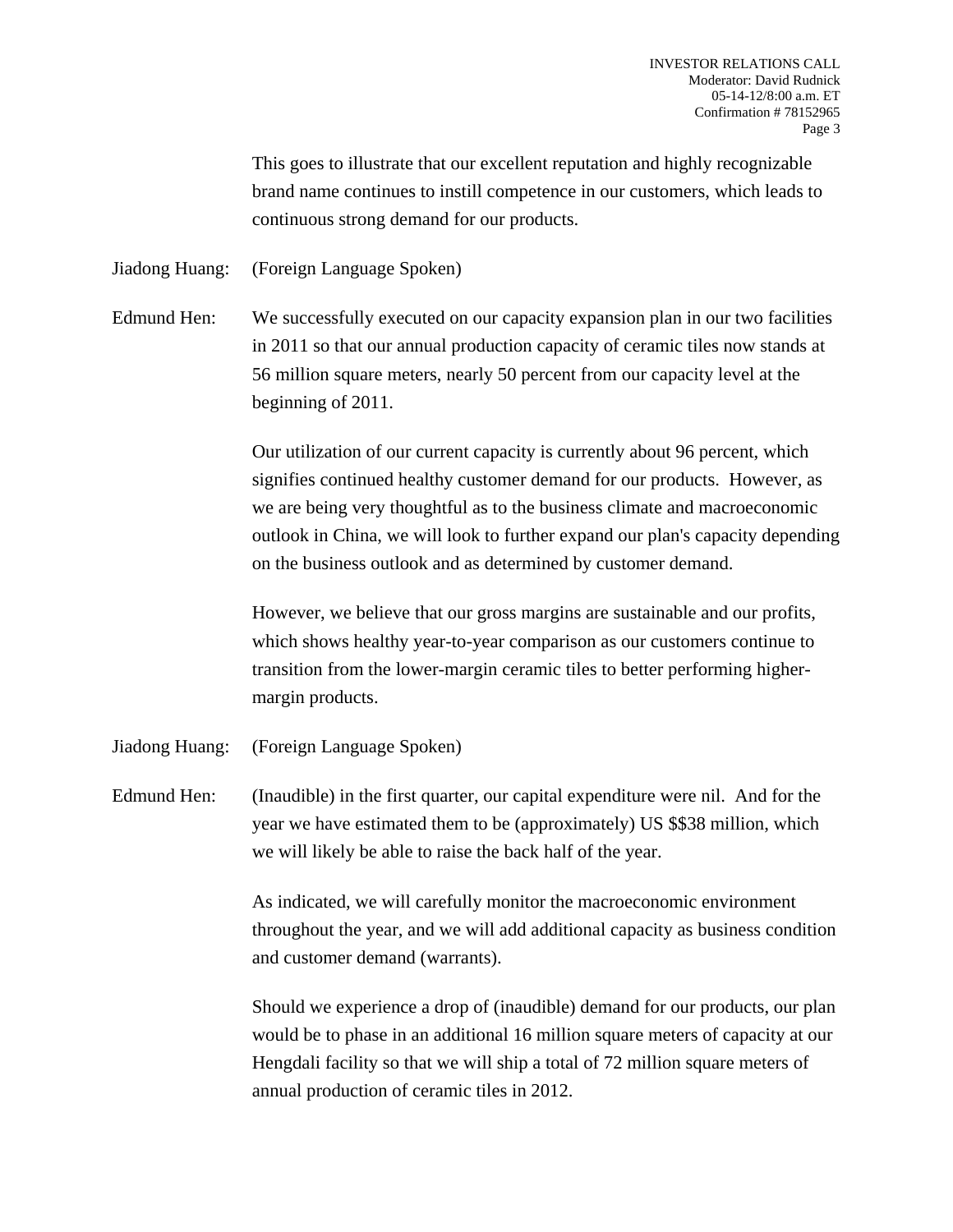Jiadong Huang: (Foreign Language Spoken)

Edmund Hen: We are continuing to re-file our distribution strategy by going direct to large property developers, and we have a robust time line of new products to be tested and market in the near future. These are all exciting initiatives for China Ceramics in 2012.

> With our increased capacity expansion, proven R&D capabilities, strong brand recognition and eminent track record, China Ceramics is well positioned to utilize our competitive advantage to secure additional growth market shares gained in the industry.

> In conclusion, we are very pleased with our first quarter performance, and I look forward to sharing further (progress) report as to China Ceramics operational and financial progress in 2012.

 With that, I would like to turn over the call to the company's chief financial officer, Mr. Edmund Hen, who will discuss the China Ceramics' first quarter 2012 earnings results in more detail. Thank you.

 Thank you, Mr. Huang. I will now move on to a more detailed discussion of our financial results.

 Our revenue for the first quarter 2012 was RMB 372.5 million, or US \$59.1 million, up 20.9 percent from RMB 307.9 million, or US \$46.8 million, from the first quarter 2011. The year-over-year increase in revenue was driven, in part, by 2.6 percent increase in the sales volume of ceramic tiles to 11.7 million square meters in the first quarter of 2012 from 11.4 million square meters in the first quarter of 2011.

 In addition, the average selling price increased in the first quarter of 2012 to RMB 31.8 per square meter compared to RMB 26.9 per square meter in the comparable quarter of 2011 due to a change in the sales mix, with more sales coming from our new higher-priced rustic series of ceramic tiles, which is being produced from our new Hengdali facility. The decrease in sales in the first quarter of 2012 as compared to the fourth quarter of 2011 is primarily due to a 5.6 percent decrease in sales volume from r12.4 million square meters.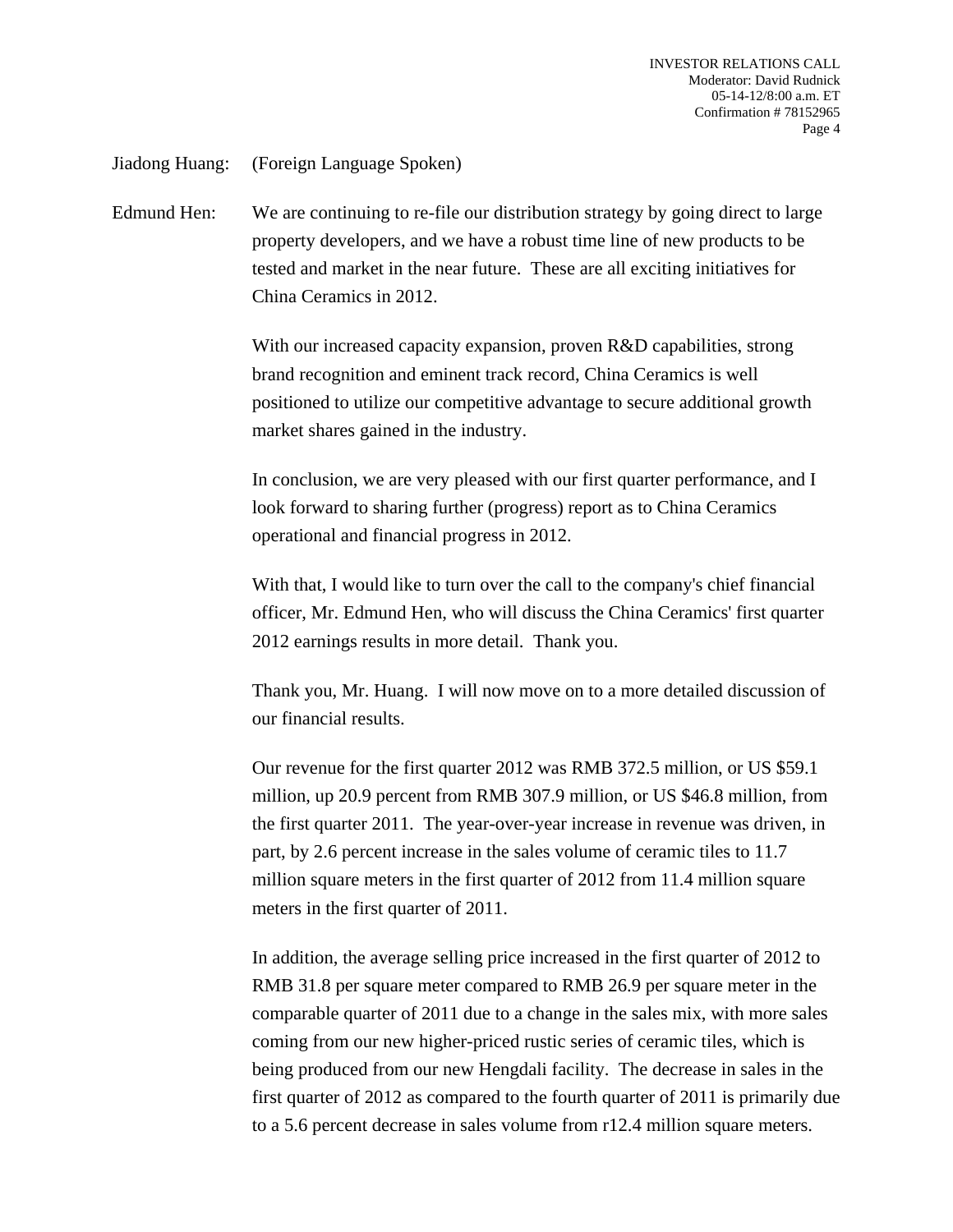Gross profit for the first quarter 2012 was RMB 113 million, or US \$ 18 million, up 18.6 percent from RMB 95.3 million, or US \$ 14.5 million, for the first quarter of 2011. The year-over-year increase in the gross profit was mostly driven by the change of sales mix, with more sales coming from higher margin rustic series of ceramic tiles. Gross profit margin was 30.4 percent for the first quarter ended March 31, 2012 compared to 31 percent for the same period of 2011. The year-over-year increase in gross profit margin was the result of the higher revenue partially offset by increased material cost and labor cost.

 Profit before taxation for the first quarter 2012 was RMB 96.6 million, or US \$ 15.4 million, up 29 percent from RMB 74.9 million, or US \$11.4 million, in the first quarter of 2011. The year-over-year increase in profit before taxation was the result of higher gross profit as well as lower administrative expenses.

 Net profit for the first quarter 2012 was RMB 71.7 million, or US \$ 11.4 million, up 32.8 percent from RMB 54 million, US \$8.2 million, in the same period of 2011. The year-over-year increase in net profit was the result of higher gross profit as well as the aforementioned lower administrative expenses.

 Non-GAAP net profit, which excludes share-based compensation expenses, was RMB 73.4 million, US \$11.7 million, in the first quarter 2012, an increase of 20.1 percent from RMB 61.1 million, or US \$9.3 million, in the first quarter of 2011.

 Non-GAAP earnings per fully diluted share, which excludes share-based compensation expenses, was RMB 3.59 million, or US \$0.57 million, in the first quarter 2012, up 7.2 percent from RMB 3.35 million, or US \$0.51 million, in the same period of 2011.

 Turning to our balance sheet, as of March 2012, we had a cash and bank balances of RMB 76.1 million, or US \$12.1 million, as compared to RMB 42.1 million, or US \$6.7 million, as of December 31, 2011. The increase in cash and bank balances was the result of sustained revenues and no capital expenditures during the quarter ended March 31, 2012.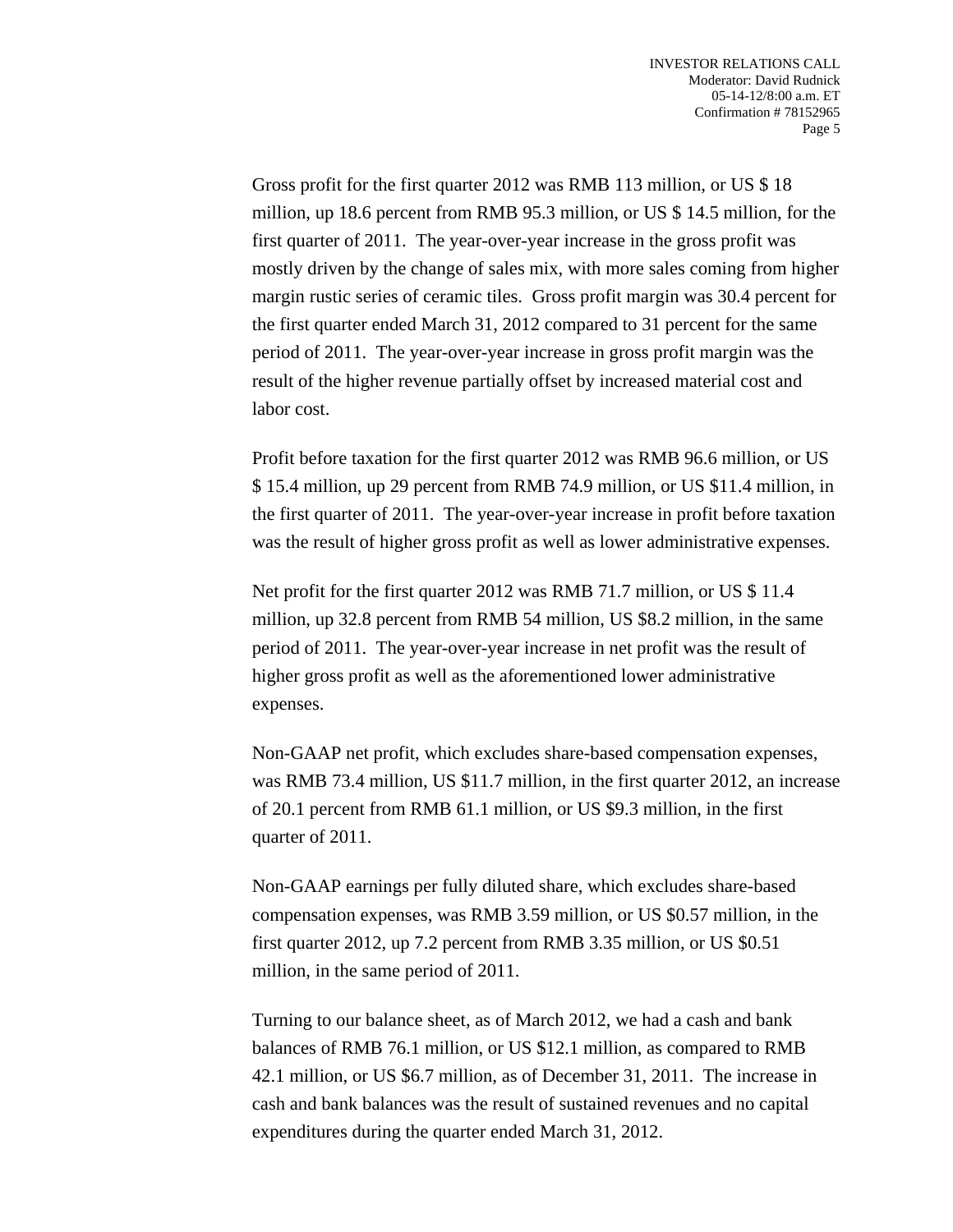As of March 31, 2012, we had an inventory turnover of 109 days compared to 84 days as of December 31, 2011. The increase in inventory turnover was mainly due to an increase in finished goods to the slow moving of new series of ceramic tiles produced from our new Hengdali facility.

 Moving to our outlook, looking into the future, our backlog of orders for delivery in the second quarter of 2012 is approximately RMB 440.6 million, US \$70 million, representing a year-over-year growth rate of 18.3 percent compared to the second quarter of 2011. This year-over-year growth rate is lower than that of previous quarters, reflective of the impact of a slow-moving macroeconomic environment. We estimate that our sales volume of ceramic tiles in the second quarter of 2012 will be approximately 12.9 million square meters.

 This figure represents a slight rise from that of the fourth quarter and is attributable to the seasonality of our business.

 Our new production capacity enables us to more efficiently produce medium to high-end ceramic tile products implement tight operations management so as to offer an optimal product mix for sale to its end-users. We continue to effectively capitalize upon our research and development efforts and have introduced large-sized tiles into the market that have experienced excellent market receptivity and have substantial profit potential.

 Finally, we continue to monitor the macroeconomic environment in China in terms of the general business activity and domestic infrastructure investment such as that occurring in the real estate sector. We continue to focus on Tier I, Tier II, and Tier III cities, and our intent upon both strengthening our distribution network and engaging in more active direct sales with large developers.

 With that, we would like to open up the call to any questions presenting to the first quarter financial and operational performance.

Operator?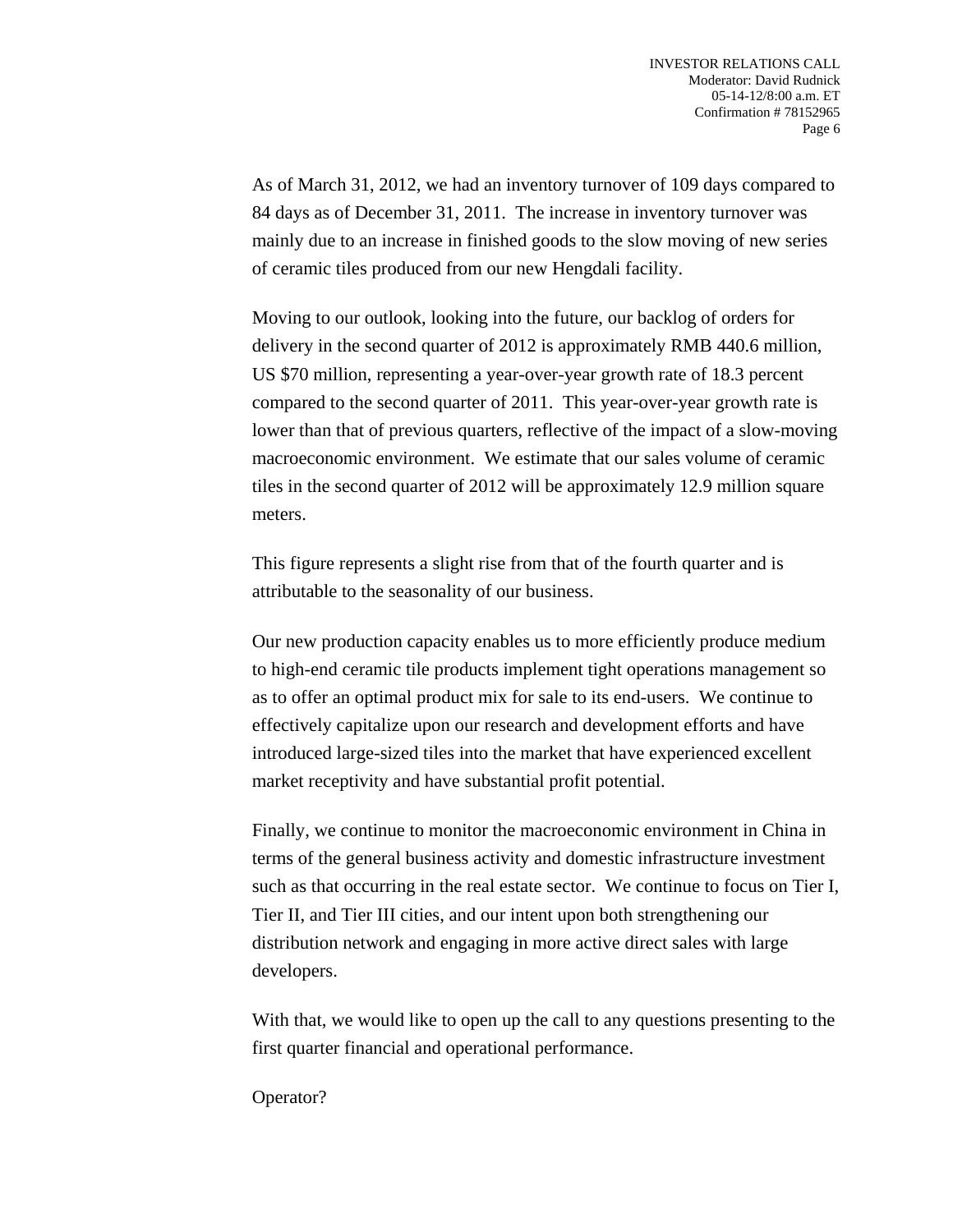| Operator:   | At this time, I would like to remind everyone in order to ask a question, please<br>press star one on your telephone keypad. We'll pause for just a moment to<br>compile the Q&A roster.                                                                                                       |
|-------------|------------------------------------------------------------------------------------------------------------------------------------------------------------------------------------------------------------------------------------------------------------------------------------------------|
|             | Your first question comes from the line of Panhua Xu with Roth Capital<br>Partners.                                                                                                                                                                                                            |
| Panhua Xu:  | Good evening. First, congratulations, another good quarter. So my first<br>question is about your capacity expansion at Hengdali facility. So you<br>mentioned in the press release that you know $-4$ million of Hengdali phase<br>two expansion became operational in first quarter of 2011. |
|             | So I want to know (inaudible) when you will – when will the remaining $(12)$<br>million) capacity of phase two of Hengdali facility will become, you know,<br>operational.                                                                                                                     |
| Edmund Hen: | You mean the phase two of the Hengdali when                                                                                                                                                                                                                                                    |
| Panhua Xu:  | Yes.                                                                                                                                                                                                                                                                                           |
| Edmund Hen: | the (inaudible) to be operational?                                                                                                                                                                                                                                                             |
| Panhua Xu:  | Yes, yes.                                                                                                                                                                                                                                                                                      |
| Edmund Hen: | And at this moment, we are still waiting the power supply from the local<br>authorities, and we believe by the end of the second quarter we will be<br>receiving the power supply from the local power authority. And from that, the<br>new facility will be put into operation.               |
| Panhua Xu:  | So can I assume that, you know, the remaining (12 million) capacity will not<br>become operational in the second half of 2012. In other words, you know,<br>they can only provide, you know, they can only become operational in 2013?                                                         |
| Edmund Hen: | And you are correct. We are expecting the new facility will be operated from<br>the third quarter of this year.                                                                                                                                                                                |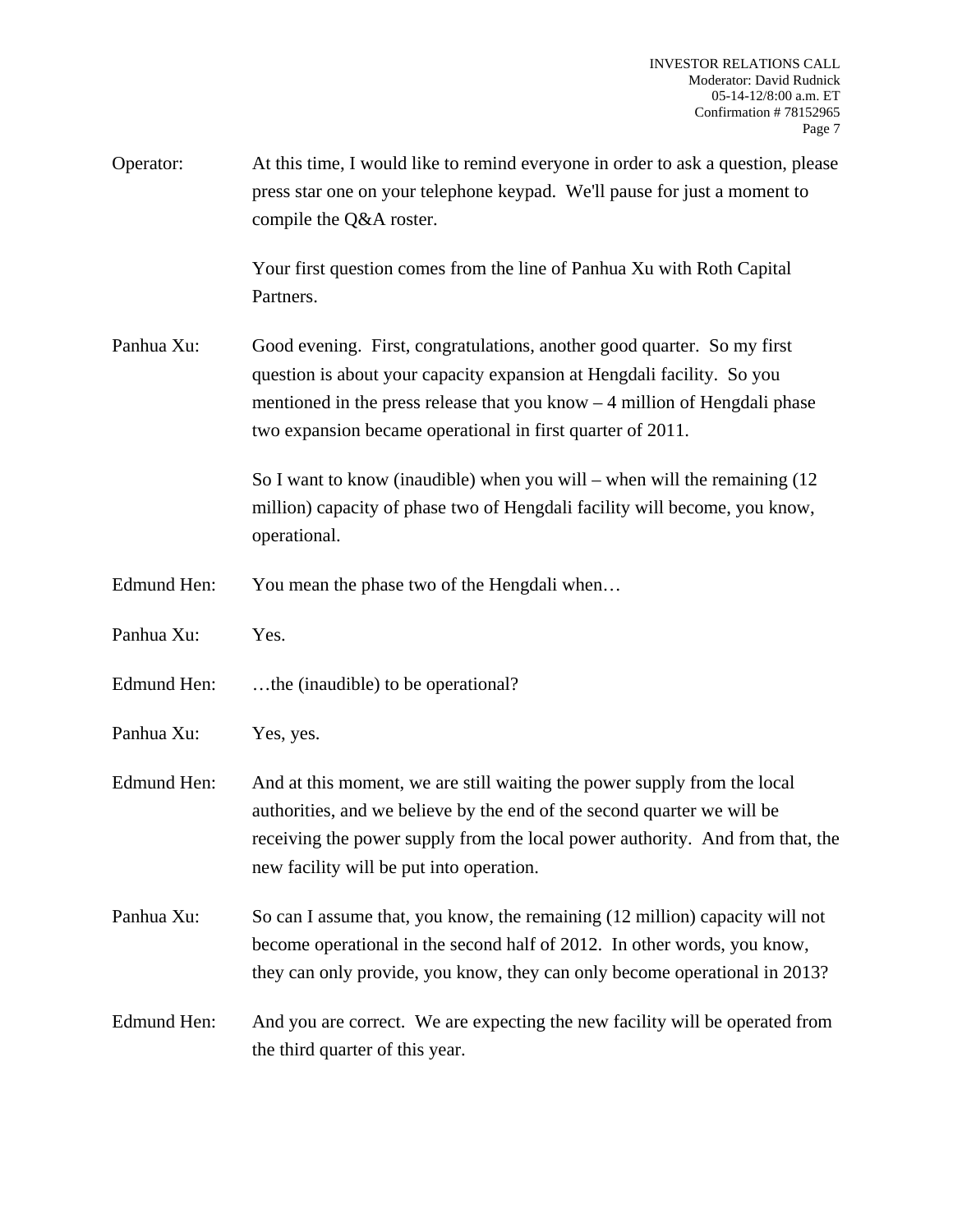- Panhua Xu: The third quarter of this year, so you mean that in the first quarter of 2012, you know, we will have the 72 million capacity, right, total capacity in the fourth quarter.
- Edmund Hen: For the annual capacity, we will reach 72 million. For the whole year 201, probably…
- Panhua Xu: OK.
- Edmund Hen: ...that will be less than the 72 million. That will take the average number from the whole operation.
- Panhua Xu: OK, OK. So my second question is regarding your SG&A expenses. So, you know, currently, you know, CCCL intends to sell more produces directly to these large real estate developers.

 So from my understanding, you know, you were able to sell directly to new developers, you know, that may incur additional expenses – selling and marketing expenses.

 So I want to know that, you know, can you provide some estimates or guidance you know, how much SG&A expenses will be for the remainder of 2012?

- Edmund Hen: Oh, your question is expenses related to the direct sales to the real estate developer – what is…
- Panhua Xu: Yes., I want to know the total expenses. You know, previously our company, you know, mainly, you know, sell products through distributors, right? So that really, you know, bring the selling expenses lower, so now, you plan to – you plan to sell more to developers. So from my understanding, that will increase your expenses – your selling expenses so I want to know how much will be increased for the remainder of 2012, if any, or in other words, you can give us an idea of, you know, what is the percentage of selling  $-$  SG&A expenses to the total revenue for the remainder of 2012?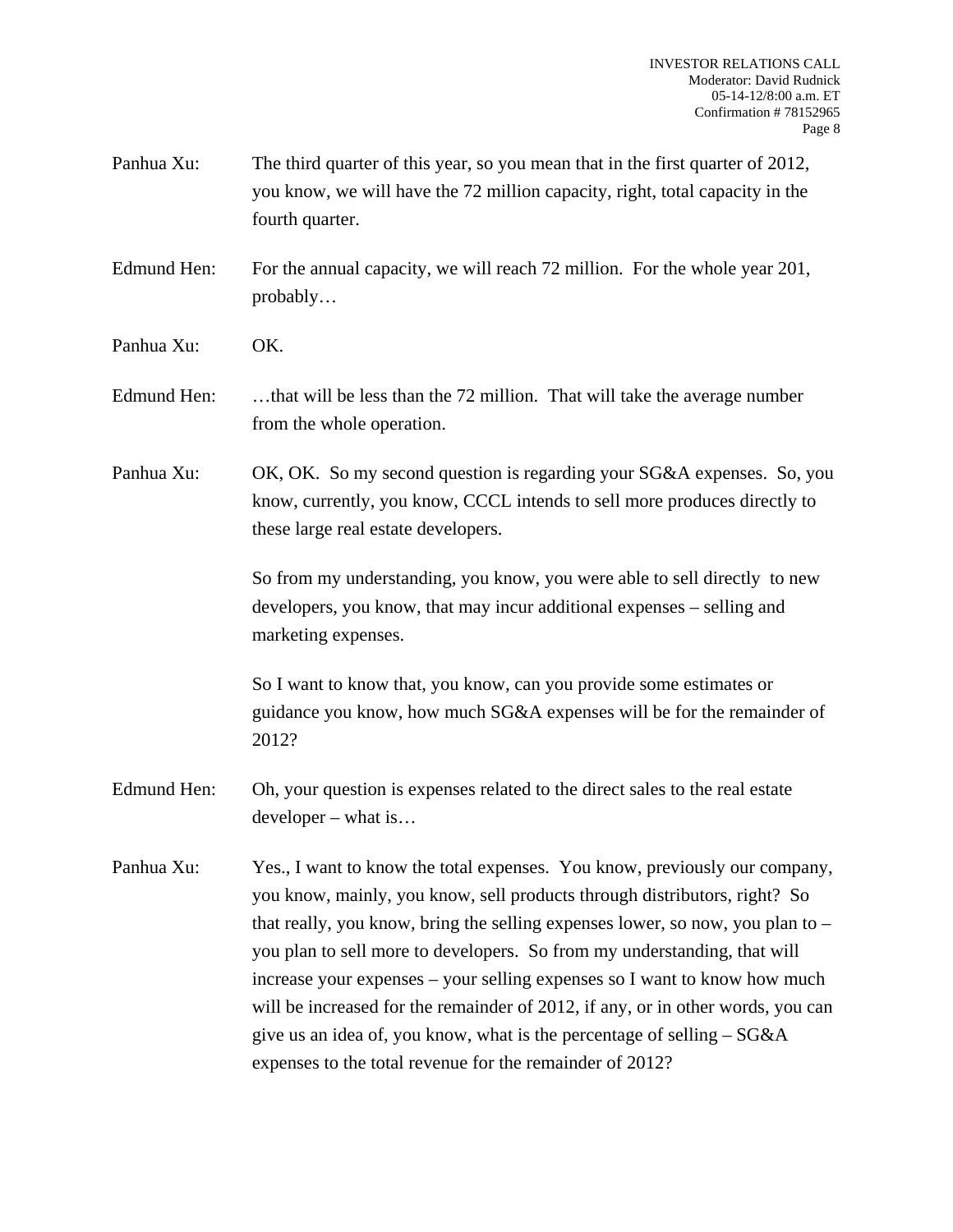Edmund Hen: I think the general cost – the most significant cost which related to the sales is the commission, which is already developed largely from the revenue. And from that, we normally provide five to 80 percent of the commission to our distributors.

> For the direct sales to the developers, we have a higher margin or a higher – or a higher selling price direct to these property developers compared to our – compared to our distribution network.

> And from the selling price, we sell to  $-$  sell direct to our  $-$  these property developers – their view normally have three to five percent higher than the normal product sale through the distribution network. And that means we will save about three percent of the commission from the direct sales channel.

- Panhua Xu: And so you are saying that you know, by selling directly to the developers, you know, the (uploading) margin, you know, were increased, right, instead of decreasing. OK.
- Edmund Hen: The gross margin will increase. For the average SG&A, probably we will keep that around three – around three percent (still).
- Panhua Xu: OK, cool. So that's all my questions. Thanks for taking my questions again.
- Operator: As a reminder, in order to ask a question, please press star one on your telephone keypad.

 Your next question comes from the line of John Harrell with Harrell & Associates.

- John Harrell: Good morning. I see in your earnings press release that growth is going to, of course, start slowing down this year. To replace that growth, does the company finally plan on issuing a cash dividend to shareholders to show some place in the company?
- Edmund Hen: And, first of all, we are we are focusing on the business for the operation right now. And we also have much concern on the macroeconomic.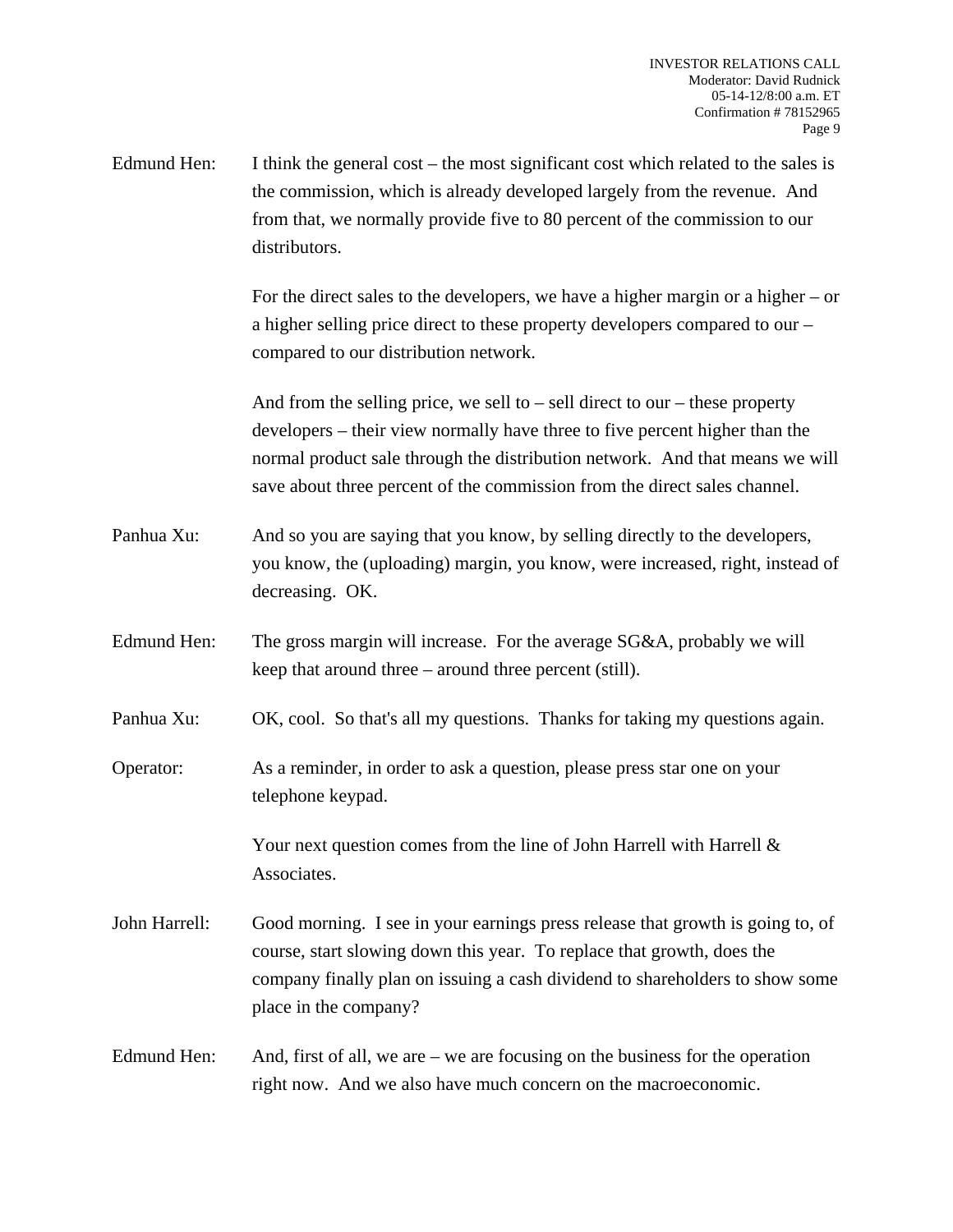|                       | For the dividends to the shareholder, I think we will look at such possibility or<br>any availability by the end of this year after the third quarter also to look at the<br>situation at that time.                                                                                                    |
|-----------------------|---------------------------------------------------------------------------------------------------------------------------------------------------------------------------------------------------------------------------------------------------------------------------------------------------------|
|                       | Before that, we $-$ at this moment, we do not consider any dividend or cash<br>paid to the shareholder right now.                                                                                                                                                                                       |
| John Harrell:         | So the company is indeed worried about macroeconomic conditions in China<br>this year?                                                                                                                                                                                                                  |
| Edmund Hen:           | Not really. But for the dividend policy, we I think, at this moment, because<br>we still have the phase three or further capital expenditure in our projection.<br>And we will only look at the $-$ if there is any excess cash by the end of the<br>year so that we will consider the dividend policy. |
| John Harrell:         | OK. Thank you.                                                                                                                                                                                                                                                                                          |
| Edmund Hen:           | Thank you.                                                                                                                                                                                                                                                                                              |
| Operator:             | Once again to ask a question, please press star one on your telephone keypad.<br>Your next question comes from the line of Steven Martin with Slater Capital.                                                                                                                                           |
| <b>Steven Martin:</b> | Congratulations on a good quarter.                                                                                                                                                                                                                                                                      |
| <b>Edmund Hen:</b>    | Thank you.                                                                                                                                                                                                                                                                                              |
| <b>Steven Martin:</b> | What do you expect? You said that the CapEx for the rest of the year would<br>be about \$38 million and it would be second half weighted. So if you look out<br>to the second quarter, what would you expect CapEx to be in the second<br>quarter?                                                      |
| <b>Edmund Hen:</b>    | At this moment, we expect the CapEx will be minimal at the second quarter<br>before the phase two of our operation can be put into production. And that<br>means we are waiting the power supply for our new facility before we invest<br>any money into the new (phase).                               |
| <b>Steven Martin:</b> | OK. And again for second quarter, if I read your $-$ on administrative<br>expenses, if I read you expenses right and you exclude the non-cash                                                                                                                                                           |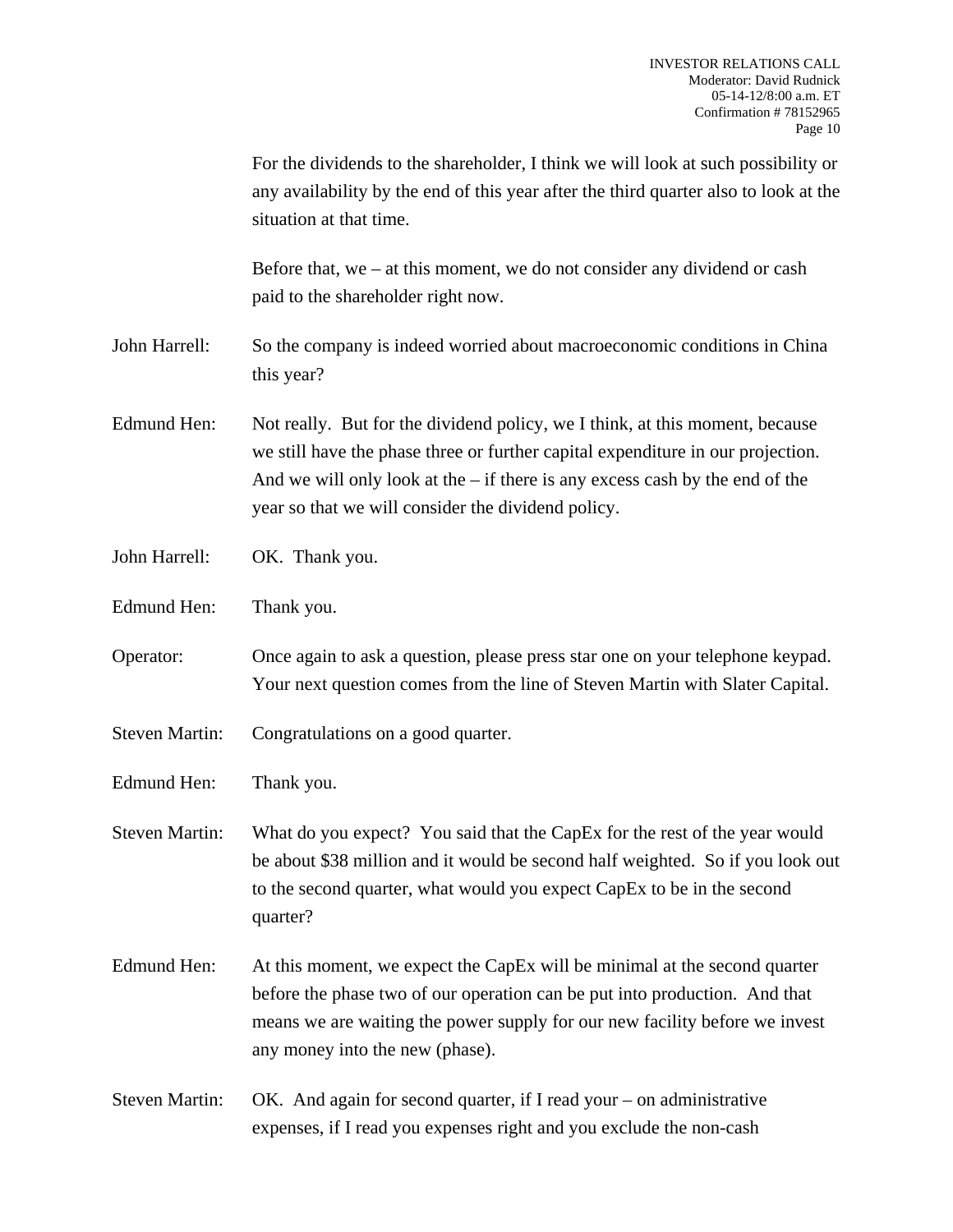compensation expense, your expenses for the selling and administrative expenses for the first quarter were about \$1.2 million. Is that a good run rate for the rest of the year?

Edmund Hen: And that will be one-way expenses, I mean, the 1.2 million. Also, this is the kind of fruition for the – for the lower price of our inventory. Also, some of these products we need to put into production, which is selling at a lower price under the cost, so that we make some provision for such kind of a product, and this is a kind of one-way (event).

- Steven Martin: OK. To the extent that you're not adding capacity in CapEx is lower, you obviously paid off debt in the first quarter. Should that – is that your intention for the next quarter or two while you're not building more plan capacity to continue to pay down bank borrowings?
- Edmund Hen: We also want to minimize our liability if the situation adhere, and it's the reason why we pay off some debt in the first quarter.
- Steven Martin: So, should we expect that you're going to since your there's no CapEx in the second quarter, you would pay down more debt in the second quarter.
- Edmund Hen: If we have excess cash, we will pay down some debts.
- Steven Martin: OK. And likewise, should that lower your interest expense?
- Edmund Hen: Oh, that will lower our interest expense.
- Steven Martin: All right. Thank you very much.
- Edmund Hen: Thank you.
- Operator: Once again, to ask a question, please press star one on your telephone keypad.

 This concludes the question-and-answer session. I will now turn the conference over to Mr. Rudnick for any closing remarks.